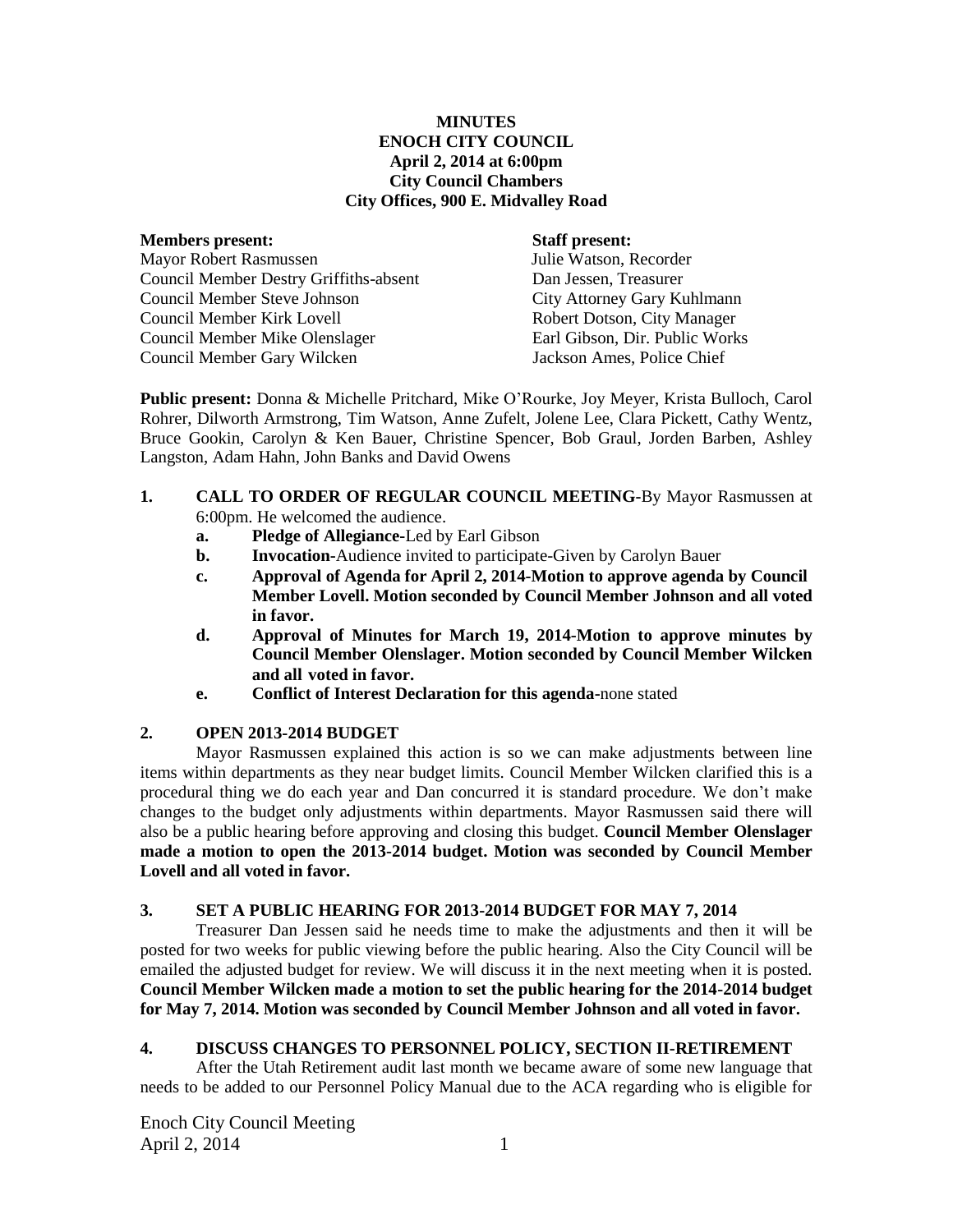benefits. This is standard language to be added in order to become compliant with State and Federal law.

## **5. RESOLUTION NO. 2014-04-02 A RESOLUTION TO APPROVE AND ADOPT CHANGES TO THE PERSONNEL POLICY REGARDING SECTION II-RETIREMENT**

Mayor Rasmussen asked for a motion. **Council Member Johnson made a motion to approve Resolution No. 2014-04-02, a resolution to approve and adopt changes to the Personnel Policy Manual regarding Section 11-Retirement. Motion was seconded by Council Member Wilcken and a roll call vote was held as follows:** 

| <b>Council Member Griffiths-absent</b> | <b>Council Member Olenslager-yes</b> |
|----------------------------------------|--------------------------------------|
| <b>Council Member Johnson-yes</b>      | <b>Council Member Wilcken-yes</b>    |
| <b>Council Member Lovell-yes</b>       | <b>Motion passed unanimously</b>     |

Mayor Rasmussen excused Council Member Griffiths who was absent due to work obligations.

## **6. REVIEW AND APPROVE AMENDED SALZANO ANNEXATION**

Mayor Rasmussen said we discussed this at the last meeting and this is the final draft. Council Member Wilcken asked City Attorney Kuhlmann to explain his changes. He said he added some clarification to designate between platting and selling and separating that out as to what would occur when. The time period now is 30 days after sale of property payment will be received and prorated for the acreage sold. The intention is to allow Mr. Salzano to pay when he sells land instead of paying whole thing at once. This is in reference to two separate parcels with the sale of one pending. There was a brief discussion of water and it was stated they will have to drill a well or do something else as they are too far away from City waterlines to tap in. There was a discussion of how water rights are tracked. It is part of our process and is well documented City Manager Dotson said. Mayor Rasmussen asked for a motion to approve the amended agreement. **Council Member Lovell so moved. Motion was seconded by Council Member Olenslager and all voted in favor.**

## **7. SET CIB PUBLIC HEARING FOR APRIL 16, 2014**

Mayor Rasmussen asked City Manager Dotson about this. He said in order to even be able to apply for CIB (Community Impact Board) funding it is a requirement to hold a public hearing. Currently pending is a new well and also we have to do another impact fee analysis to get into compliance with State law, both of which are the types of projects CIB will consider funding. They require we hold a public hearing so the public can weigh in on how we finance these projects. Whether you apply or not is another thing but we have to hold the public hearing to keep our options open. Mayor Rasmussen asked for a motion. **Council Member Olenslager made a motion to set the CIB public hearing for April 16, 2014. The motion was seconded by Council Member Lovell and all voted in favor.**

## **8. CONSIDER REFERENDUM VOTE FOR THE 2014 BALLOT**

Council Member Olenslager said he wanted this on agenda. He said as he talks to people the issue is up in the air and we know people want to vote on it. Delaying the decision only creates more angst and problems in the budget process and we need to get this done. Council Member Lovell agreed. Council Member Johnson had a question saying the referendum was for 2015 and those who signed were thinking they would vote in 2015. He asked City Attorney Kuhlmann to comment. City Attorney Kuhlmann said the law says it goes on next municipal election unless a special election is set. It has to be on a general election. This is based on State law and is a default date but the City Council can change that if they want to. The next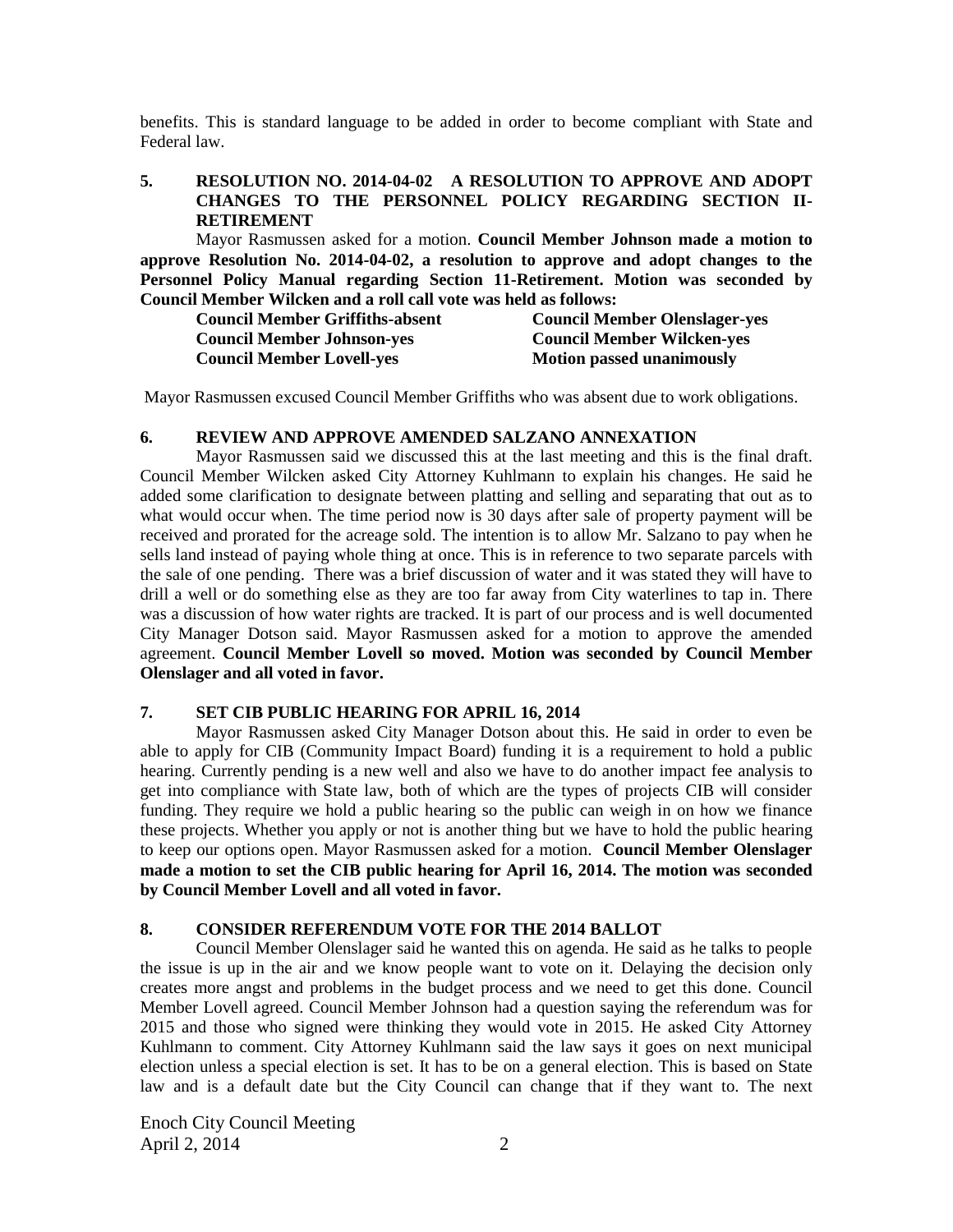"municipal" election is in 2015 but in 2014 there is a regular election which qualifies. State code says it has to be in November not in June as special elections typically are**.** Council Member Wilcken said we voted in an earlier meeting to take this action the first meeting in May and he sees no reason to change and vote tonight as there is little doubt this will go on the 2014 election.

There was a discussion of the recent legislative session where the law concerning municipal tax referendums was changed. The changes addressed the timing of referendum votes requiring that they be voted on in the next general election and the requirements for a voter information pamphlet changed. The changes for referendums only apply to property tax issues. The new law says it is not a requirement to produce a voter information pamphlet due to tight time frames in many cases and City Attorney Kuhlmann said he has a call into the Lt. Governor's office questioning that change as our referendum process started last year. Even though it may not be required that does not mean you can't do it. If timing allows it is always a good idea to have an educated electorate. The legislative intent was to make this process quicker for cities.

Council Member Wilcken said let's wait until May to vote on it so we will know the answers from the Lt. Governor's office. Council Member Lovell asked, what is the question we are concerned about that is causing this delay? The wording of the ballot title is still an issue Council Member Johnson said. They are checking on the procedure and they think a step or two was overlooked. City Attorney Kuhlmann said there is absolutely no doubt that the sponsors got the ballot title and had the opportunity to comment in the designated timeframe. He said the ballot title was taken from Orem City's ballot title which the Supreme Court upheld. He said he copied it so we would not have an issue. The Supreme Court has ruled but it can be challenged. Council Member Johnson said the ballot title was not sent by mail so they think they still have the opportunity to adjust the wording. City Attorney Kuhlmann said if this is challenged he has to defend it. There is no basis to object as the language was not challenged within the time frame. It does not matter if a step was missed as that is a harmless error; i.e. no harm no foul. Even if they had gotten it in the mail there were no objections to the wording. Council Member Wilcken said no one is against putting it on the ballot in 2014. Council Member Lovell said if we set the date now we can start sooner on the voter information pamphlet and both sides have the opportunity to take whatever means they want to educate the populace. Voting now expands the time frame. It does not harm anyone to decide today instead of in May and we don't need to spend another month discussing it. City Attorney Kuhlmann asked if there is any intent to file a lawsuit with the Supreme Court and there was no answer.

There was a discussion of the process for writing the voter information pamphlet and who does that. City Attorney Kuhlmann said the City Council selects someone to write their side and the sponsors select someone to write their side. The City has to pay the cost of publishing and mailing the pamphlet. He said he would look up time frame for preparing the voter pamphlet and get back to the Council with that information. Council Member Wilcken said since we did not like the wording we have the pamphlet to have another chance to clarify the issue. We want an educated vote either way. Council Member Johnson said we should delay a little longer as there are two sides; those who want to increase the tax and those who don't. People spoke on the petitions and by electing two new people to the City Council. The other side is working on some things that are fair and honest. Council Member Lovell spoke up saying he takes exception to "fair and honest". Mayor Rasmussen said we have been on this for over a year and the ballot title won't change so what is the problem.

There was more discussion about voting tonight rather than in May as was previously set including that Council Member Griffiths had voted for the decision to be made in May and he is not here tonight to have his say. Council Member Lovell said we were told you wanted more budget information before deciding and that is not the reason. You are looking for a loophole in order to change the ballot title. Council Member Wilcken said not true. Council Member Johnson said it is a dangerous precedent to put things right back on the agenda when we don't get our way.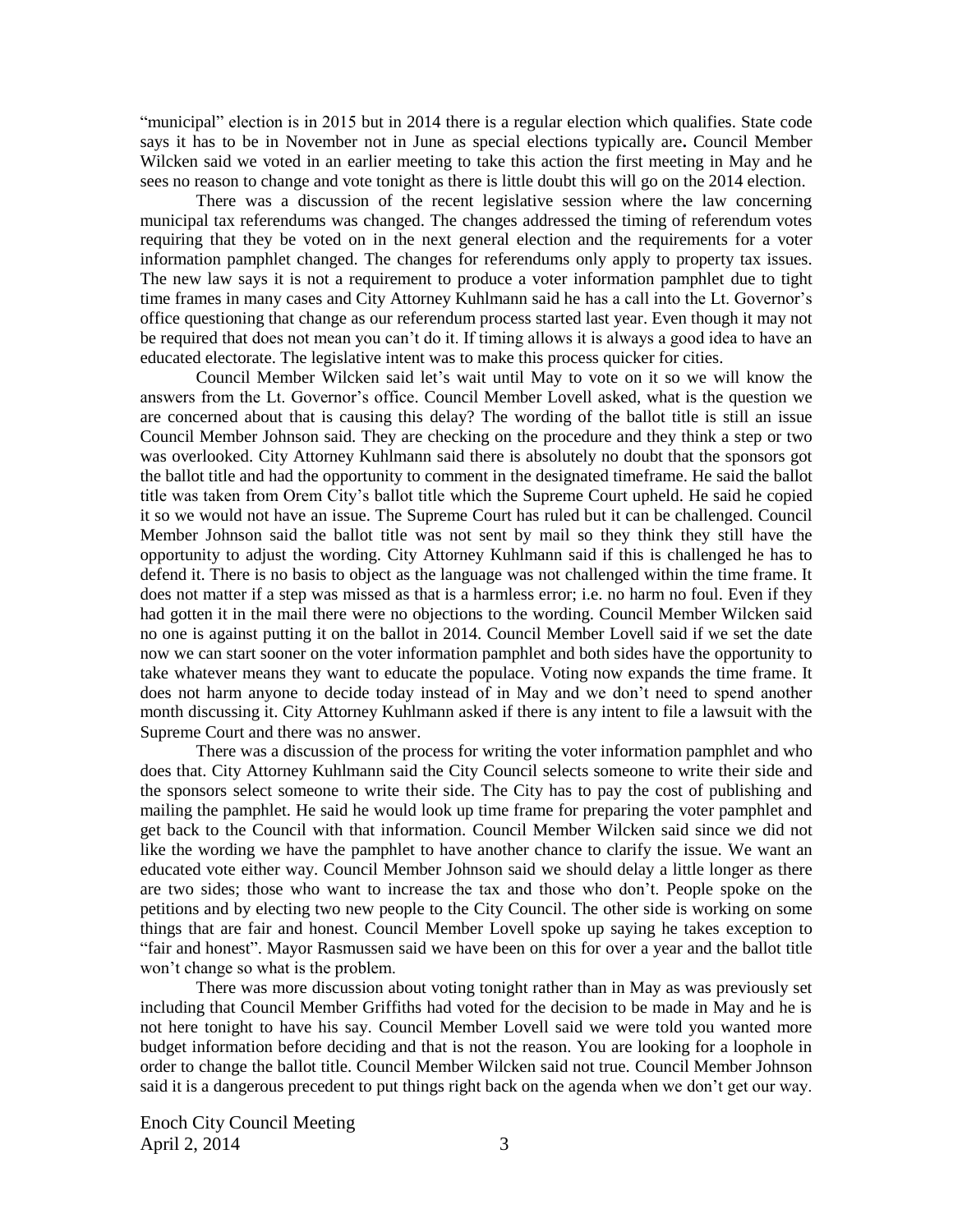We all voted to hold it until May and that should stand. Council Member Wilcken said it is not his intention to put this off past 2014. He wants the healing to begin and wants people to say what they want. May is two months before the County Clerk has to know so that is plenty of time.

Council Member Lovell said again he thought it was a budget problem and that is not what it is about now. Council Member Wilcken said he wants to do more research regarding if the tax could be retroactive or not. He wants that cleared up first. Council Member Lovell said that is even more of an argument to get it done this year. Council Member Johnson referred to the new budget being presented tonight and that it includes another tax increase being proposed. Mayor Rasmussen said if we go forward with a new tax increase there would only be that one tax increase for 55% and the other one would be over and done and not a part of the discussion. Council Member Lovell said we should end the first process before starting the second process.

City Manager Dotson read the ballot title saying it is very clear. You are "for" the increase or "against" the increase. That wording stands unless some takes it to the Supreme Court. Council Member Lovell asked what they found offensive in that wording. Council Member Johnson said there were a lot of people who were not involved in the process and some think it is not clear wording making it easy to vote "for" the increase. Council Member Lovell said you want to empower the voter but you are saying the voter is not smart enough to decide from this wording. **Council Member Olenslager made a motion to place the referendum on the ballot in 2014. The motion was seconded by Council Member Lovell. Mayor Rasmussen said we have a motion and a second and will hold a roll call vote.** 

| <b>Council Member Wilcken-no</b>     | <b>Council Member Lovell-yes</b>           |
|--------------------------------------|--------------------------------------------|
| <b>Council Member Olenslager-yes</b> | <b>Council Member Johnson-no</b>           |
| 2 for and 2 against                  | Mayor Rasmussen voted yes to break the tie |

Mayor Rasmussen said now we can get started on the voter information pamphlet and we will do one anyway required by law or not. City Manager Dotson clarified saying that if the referendum were to be passed in November then immediately the State Tax Commission would send out the notices with that tax increase reflected and it would not be retroactive to 2013 when the resolution was originally passed by the Council.

#### **9. MAYOR RASMUSSEN'S 2014-2015 BUDGET**

Mayor Rasmussen said his intent is to have a starting point for the discussion. He asked for questions adding this is not a public hearing although one will be held at a later date. Council Member Johnson clarified this budget requires a 55% tax increase to balance it. Council Member Lovell said if we move forward with it we will go thru Truth in Taxation again. It was noted there has been some growth and that was a small factor in some revenue lines being adjusted upwards. We were very conservative in doing that Dan said and he elaborated on impact fees which are an indicator of growth adding it is not a driving factor in this proposed budget. There was a brief discussion with Chief Ames about the budget for dispatch being reduced. He explained the complex formula used to figure what each user will pay for the service and we budgeted a bit less this year. Council Member Johnson asked about fuel going up \$4000 for more patrol and traffic shifts. Chief Ames said we are trying to expand our coverage through the night to provide better service.

Dan clarified some questions about the revenue and expense sides of the budget saying he explained all the changes in the executive summary. Council Member Wilcken thanked Dan for the explanation saying it was very helpful adding his concern is he wants to know if it is ok to differ on opinion. This is a compromise and he appreciates that but in watching the federal government over the years we compromise by growing government. He suggested a compromise reducing the level of service to hold the line. Any tax increase goes against his core values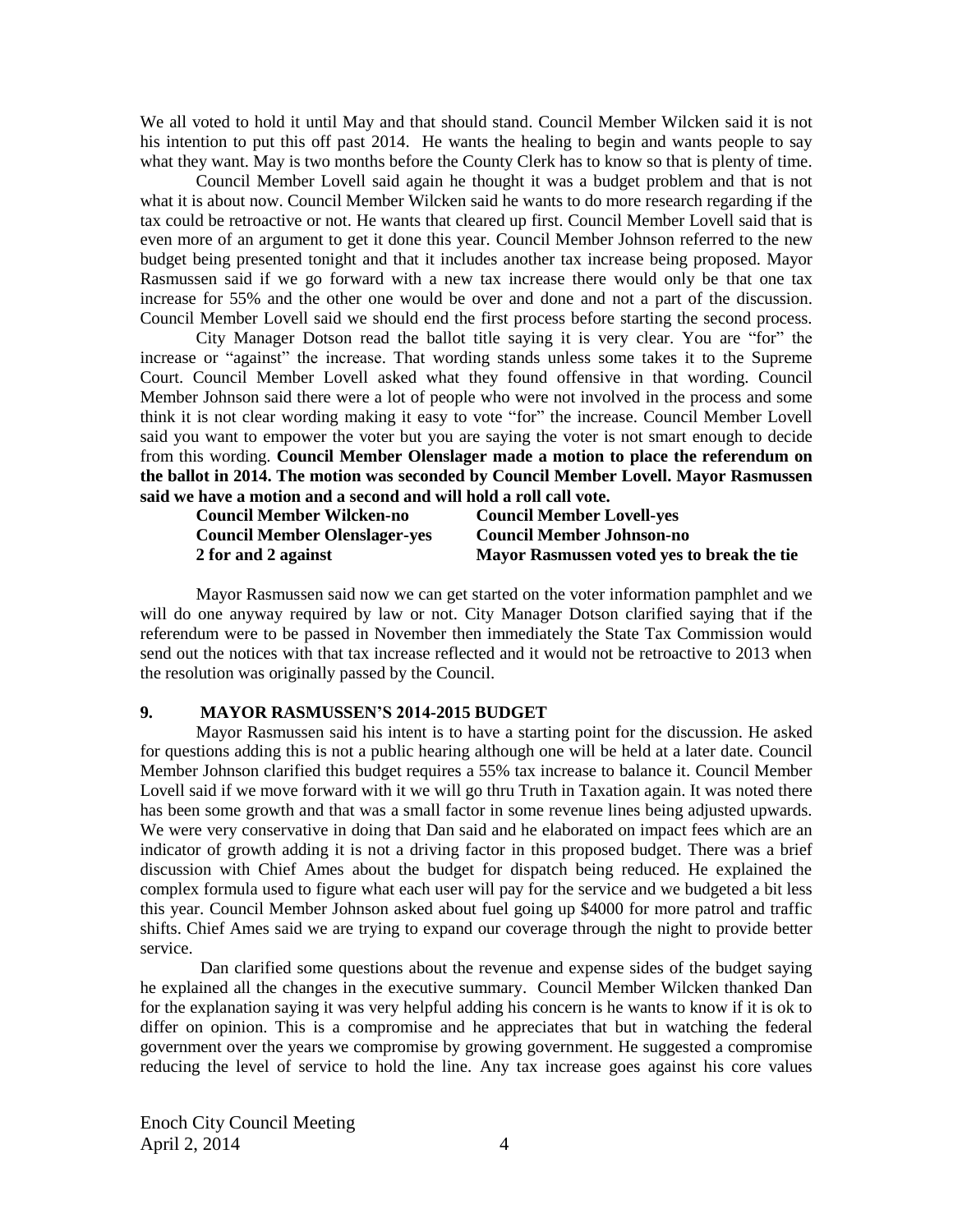although he sees the need. His core values say if we can cut the fat then cut more and after that cut the meat. That is where he comes from.

Mayor Rasmussen said that means we may need to dismiss staff. We can nickel and dime other things but if we don't increase revenues we can't keep up. We are as bare bones as it can get already. Our wages and salaries are lower than any other community. We have to make the philosophical decision on the direction the City will go. Council Member Wilcken said he wrestles with this and he is willing to do without the level of service we have developed over the years. A vote of the people would tell him which way to go. Mayor Rasmussen said he does not feel like we are growing government. We have done no hiring or anything although we need to. Council Member Wilcken said he hopes for an open discussion without losing friends. He does not want to go back to tepees or go backwards and destroy Enoch City.

There was a discussion of how budgets are calculated based on past revenues and costs. We have data from this year to use to forecast the trend. When the actual costs come in we have to make adjustments within line items in departments. Last year we over-budgeted some items and this year reflects more closely the actual costs. The budget is a "best guess". Mayor Rasmussen said our task is to decide the philosophy of the City. We are working with very realistic figures in this budget and feel like we know what we need. Instead of taking each line item tonight we have to settle on our philosophy first. Can this Council support any revenue increases? If so then we have to decide what we will ask for.

Mayor Rasmussen asked City Attorney Kuhlmann if we could take a straw vote and he said yes. City Manager Dotson reminded the Council they have to have a tentative budget by the first meeting of May, set a public hearing and then have a final budget for the State as required by law by June 18<sup>th</sup> or so. As Council Member Griffiths is not present tonight we need to think about this and take a vote on our direction at the next meeting. Mayor Rasmussen said developing the budget is very time consuming and we can't keep rewriting it. City Attorney Kuhlmann said it is fine to take a straw poll to get an indication when all City Council Members are here and it should be done in a public meeting.

There was more discussion of philosophical differences among the Council Members. Staff will hold off on reworking the budget until the Council decides on their direction. City Manager Dotson said if the Council Members have any ideas or individually have concerns or questions or don't understand things please call staff and talk to us. Clear things up in advance and get an understanding. If you have better ideas let us know.

Council Member Olenslager asked if we have enough money in savings so we don't have to decimate the City between now and the vote on the tax referendum. Dan said we need to know how much of a shortfall there will be and he could try to forecast that. We used to project going over by \$300,000 but never actually ever had to use that much from savings. We are close to the end of the budget year now and he thinks we may spend less to balance but we won't know until we get closer to the end of the year as some of the bigger invoices come in then. Some things are planned on happening and a big thing is the \$60,000 for drainage that won't be spent and is a bite out of the shortfall. A few other things if not spent would get us closer to breaking even. Council Member Wilcken cited the example of snow plowing costs saying it all depends on the winter weather and it is just a guess. This proposed budget is our best guess right now. Some items can be debated like \$60,000 for drainage next year. The shortfall as of right now is about \$150,000 next year in this proposed budget. Council Member Olenslager asked again would we have enough in savings to cover that and Dan said he thought we would. If the referendum passes in November, Council Member Wilcken asked, when does that actually come to the taxpayer? City Manager Dotson referred to changes to State Code that just passed and it does say and spells out that once a referendum is voted for it takes effect immediately. The State Tax Commission will send out the notices that reflect the vote and you will get a new tax notice right away. This is not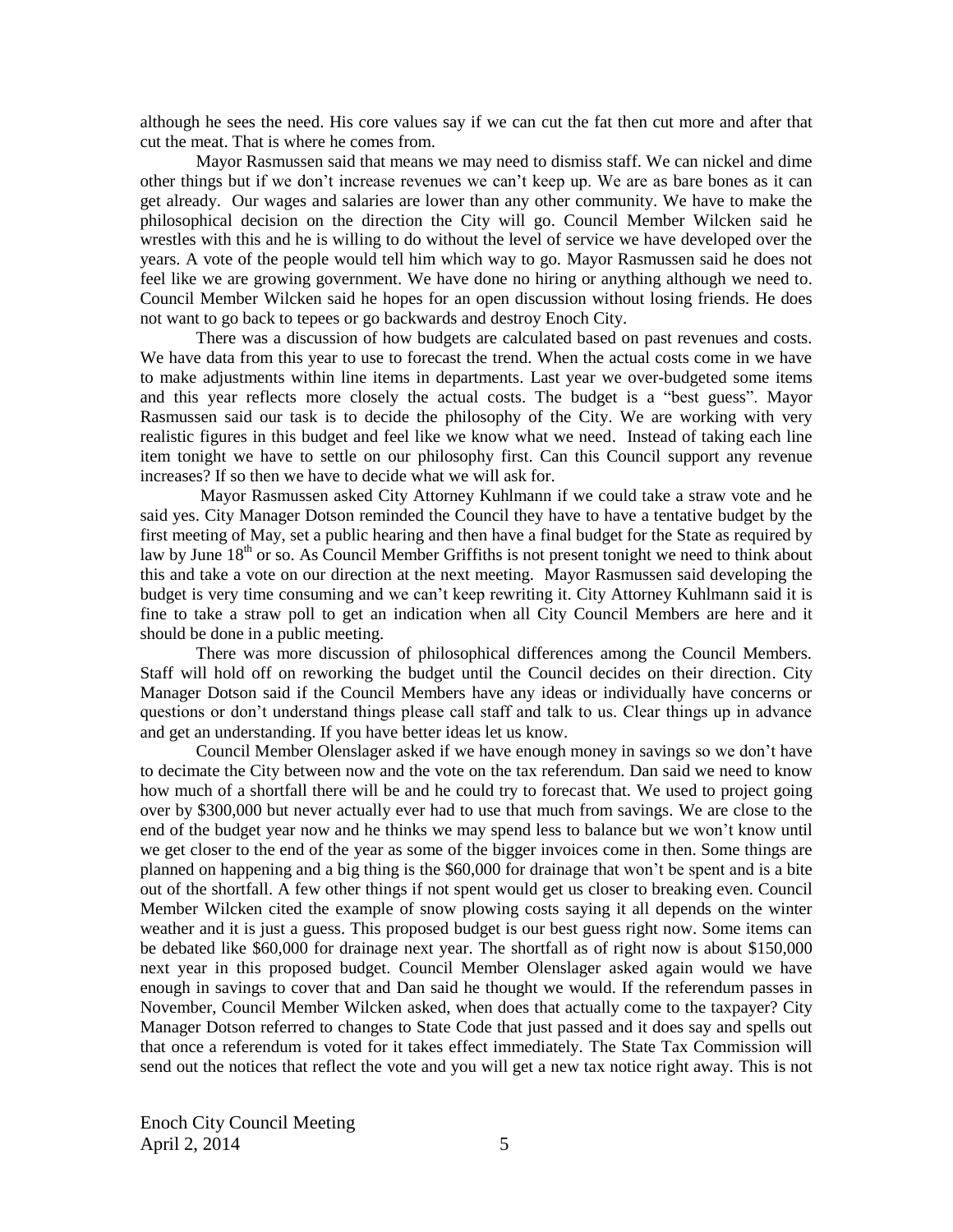retroactive to 2013. As it stands now assessments have changed also and the amount the City will get will be a different percentage anyway. There was no action taken.

## **10. PUBLIC COMMENTS-**

Mike O'Rourke thanked Council Member Wilcken for his oratory and the courage to say it. Mike said he was one of the sponsors and he promoted the referendum day and night. The ballot title situation was tied to emails and that locked it in. It isn't reasonable. If you took 113% and put it on the ballot it would not pass and this language does not say it that way.

Adam Hahn asked if there is a way for the public to get a look at the budget right now with the 55% increase. It is not a public document yet City Attorney Kuhlmann said. It has to be a tentative budget with the public hearing set before the public can review it. Council Member Wilcken asked if they can they share this information. City Attorney Kuhlmann said he would not say but added that it is not a criminal action as far as he knows. Adam added he also appreciates the City Council for doing what they elected them to do and for being the voice of dissention.

Bob Graul said he works for private industry in Iron County. When he moved there they had 300 employees and today they have less than half that because of economic conditions and increasing costs. As a private company they do not have the luxury of raising prices to keep people employed. They survived by doing more with less, attrition, and modest price increases. When people leave they spread the work load out. *Mayor Rasmussen said we have done that already.*  Our wage increases have averaged less than 2% in the last five years. It is important that business management is kept in mind when managing the public's money.

Donna Pritchard said she and her daughter moved here 11 years ago when there was one PD Officer. She has seen it progress and regress because of the economy. When the flood occurred they got sewage in their basement and it is still not put back together but they keep going along. She is retired and on a fixed income and she budgets for taxes and now pays twice as much as in CA because her income was protected by Proposition 13. We have good services here however. If the Council finds they need to tear the City down and get rid of people then she will sell her house and move on but no one would want to buy it. Please work together and come to a decision. There has to be some increase to keep things up. Gasoline and everything goes up. It happens. Be friendly and let these bad feelings go away.

Wayne Grimshaw said we are called the weedy city and he has gone thru the regulations and if you build a building less than 10x12 there is no building permit required. No where does it say anything about private greenhouses. It should be added to exempt greenhouse from the building permit requirement no matter what the size when used for growing things. No one lives in it. If they did not have to get a building permit for greenhouses there would be less weeds. He said he saw City Manager Dotson on TV the other night referring to the news report on the fissures. The reason the land is sinking is historically the runoff from Coal Creek ran out there and when Cedar did their flood control project they dammed it off and now the water runs south so our water to recharge the aquifer is gone and now we have the fissures forming. He does not know if we can do anything about that but that is the reason we are sinking.

Clara Pickett said she has a letter from Celesta Lyman that she requested be read to the City Council and audience. She read the letter. A copy is attached at the end of these minutes for the record. She thanked them for putting the referendum on the ballot tonight so they can vote on it. She also thanked staff, the PD and animal control who give so much for little pay.

Ken Bauer asked about Family Dollar and if it is a done deal. *They should start any day now Mayor Rasmussen said.* He asked who here goes to JD Price the barber adding he knows Council Member Johnson does. We need to support local businesses and he does not know of anyone from the City who gets their hair cut there. If no one supports businesses we have now how good will we support any new businesses that come in. As far as budget cuts go free hot dogs are not a proper role of government.